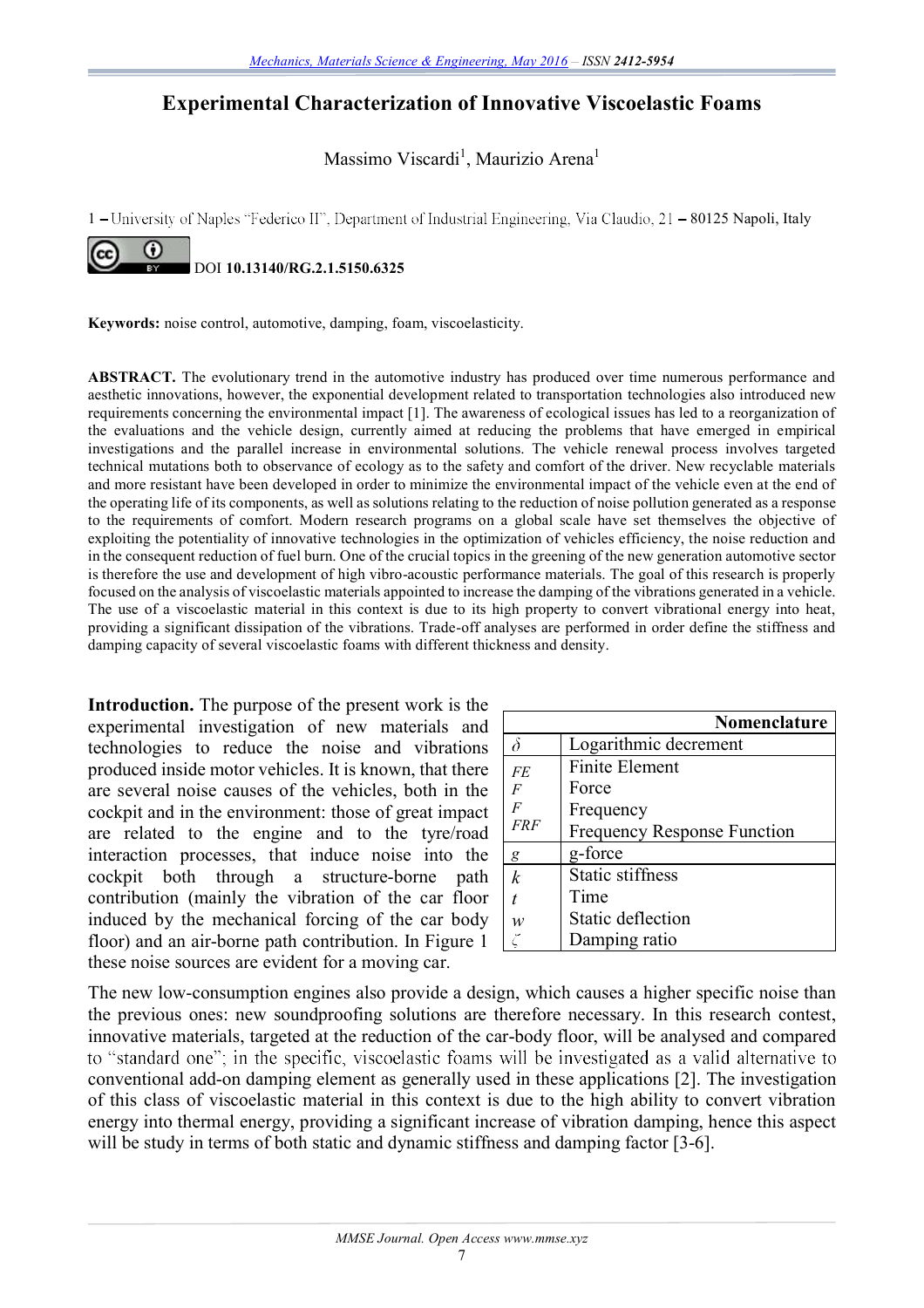

*Fig. 1. Vibration distribution color map* 



*Fig. 2. Technological application*

Standard foams are already used as a part of the car-body carpet element, but their role is mainly the decoupling of the carpet from the floor; basic idea of the research is to force this element to strongly contribute to the vibrational energy dissipation.

Within the paper, viscoelastic foams with different physical properties (density, thickness, structure) will be compared. The first experimental step concerns static stiffness measurements of the several viscoelastic foams.

In the second phase, damping characteristics of each foam have been carried out by the use of modal testing. Furthermore, in some cases, the dynamic stiffness has been measured for comparison with the static one.

**Experimental measures.** The experimental measurements performed in this research have allowed estimating the properties of stiffness and damping of innovative viscoelastic foams with different densities and thicknesses.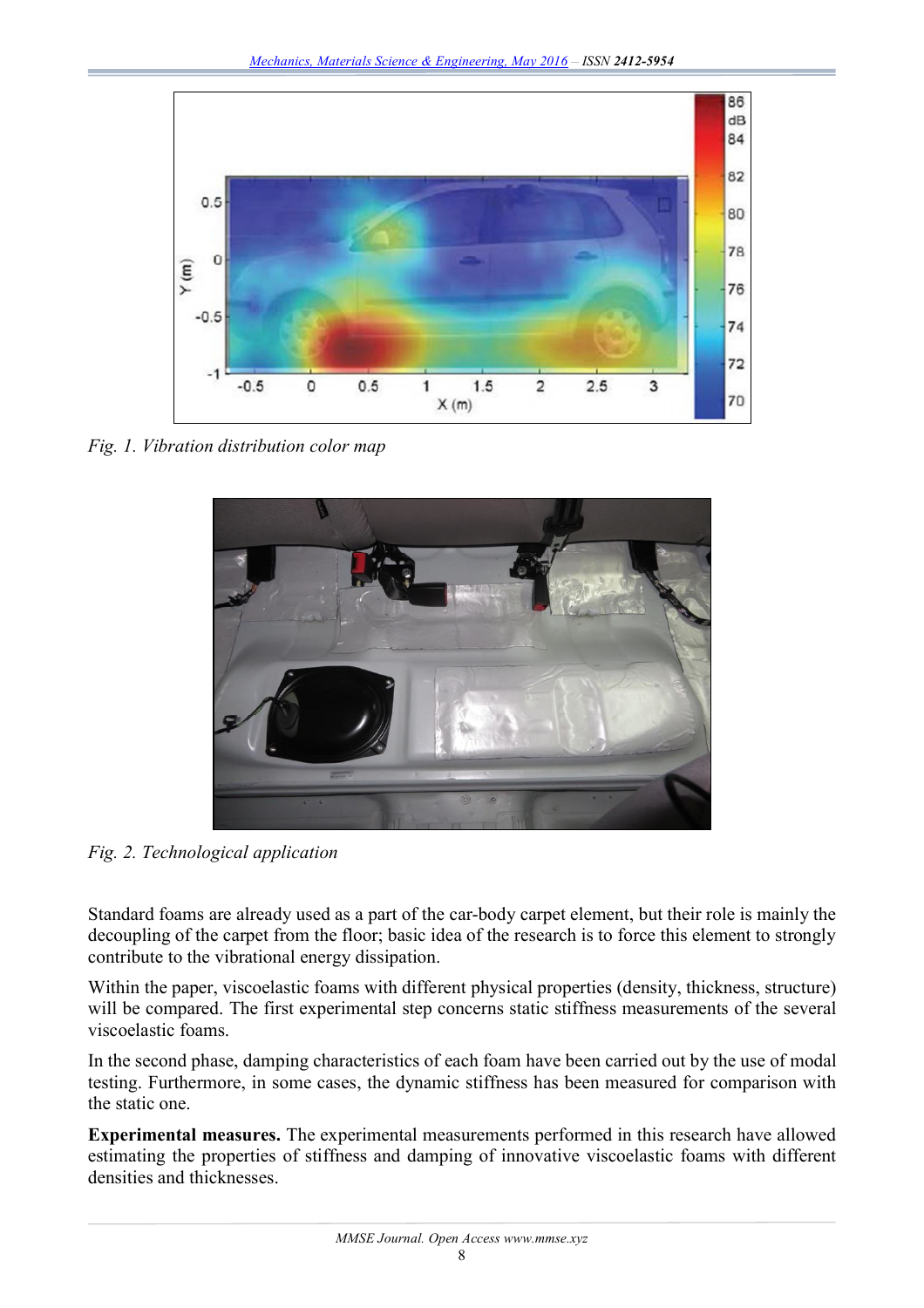Static stiffness. In this section, the results of laboratory tests in order to measure the stiffness coefficient (1) will be explained.

$$
k = \frac{F}{w} = \frac{[N]}{[mm]}.
$$
\n<sup>(1)</sup>

The experimental investigation concerns the comparison of original foam (intended as the standard foam already used in most of the automotive applications) 65-30 and two other viscoelastic foams 65-30, 75-30 where these two digit represent respectively density ( $Kg/m<sup>3</sup>$ ) and thickness (mm).

The static stiffness of each viscoelastic foam was evaluated in correspondence of different compression load settings by means of a test facility, shown in Fig. 3.



## *Fig. 3. Static test facility*

In Figure 4 the trends of load versus static displacement have been plotted with reference to each case of investigation.



*Fig. 4. Load-Displacement Curve*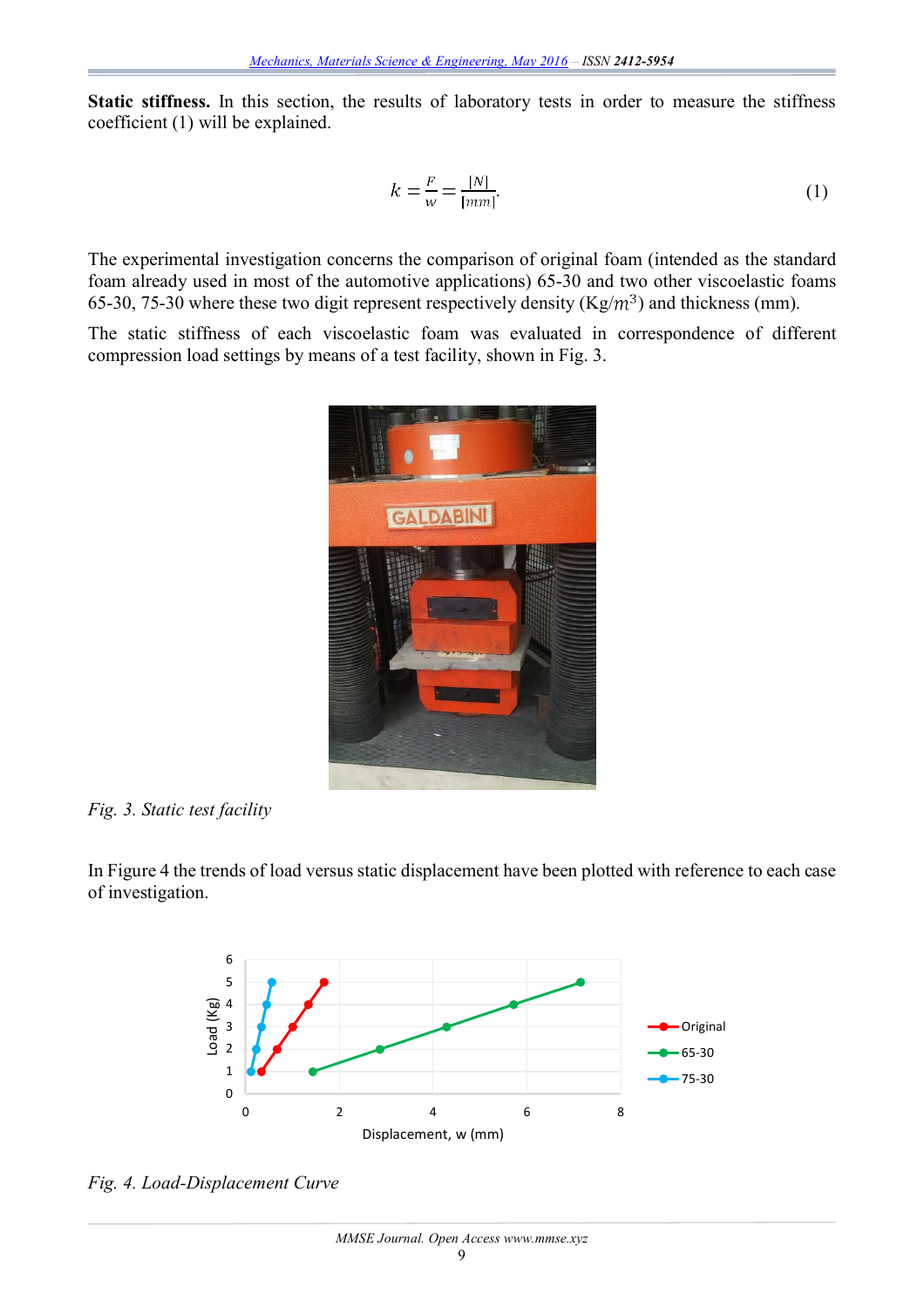*Table 1. Static stiffness measure*

| <b>ID</b> Foam | <b>Slope</b><br>(Kg/mm) | Static stiffness, k<br>(N/mm) |
|----------------|-------------------------|-------------------------------|
| Original 65-30 |                         | 29.43                         |
| Visco $65-30$  | 07                      | 6.867                         |
| Visco $75-30$  |                         | 88.29                         |

**Dynamic stiffness.** The dynamic stiffness is defined as the ratio between the dynamic force and the dynamic displacement: it is the quantity that expresses the elastic capacity of a material subjected to a harmonic stress. An excitation source, an accelerometric transducer, a test material (viscoelastic foam), and a rigid support plate are necessary to perform a dynamic test. The dynamic stiffness is comparable with the static value as a result of spectral analysis, as can be seen in Figure 5 for the Visco 75-30 foam.



*Fig. 5. Dynamic stiffness, Viscoelastic Foams 75-30*

For the characteristic curve, 1024 points were chosen in a 0-100 Hz frequency range. It is clear that the stiffness of the foam 75-30 in correspondence of 50 Hz (first mode of vibration of the structure), is about 93500 N/m, next to the respective static stiffness value.

**Modal Analysis.** For the purposes of the frequency response measurement an LMS TestLab system has been used; 9 acquisition points have been defined for the mode shape reconstruction by the use of the rowing hammer technique. The goal of the spectral test is to compare the structure without material (Baseline) with the coated structure (viscoelastic foam) so as to discriminate the dynamic response of each foam. In Figure 6 the setup made for the dynamic test, is shown.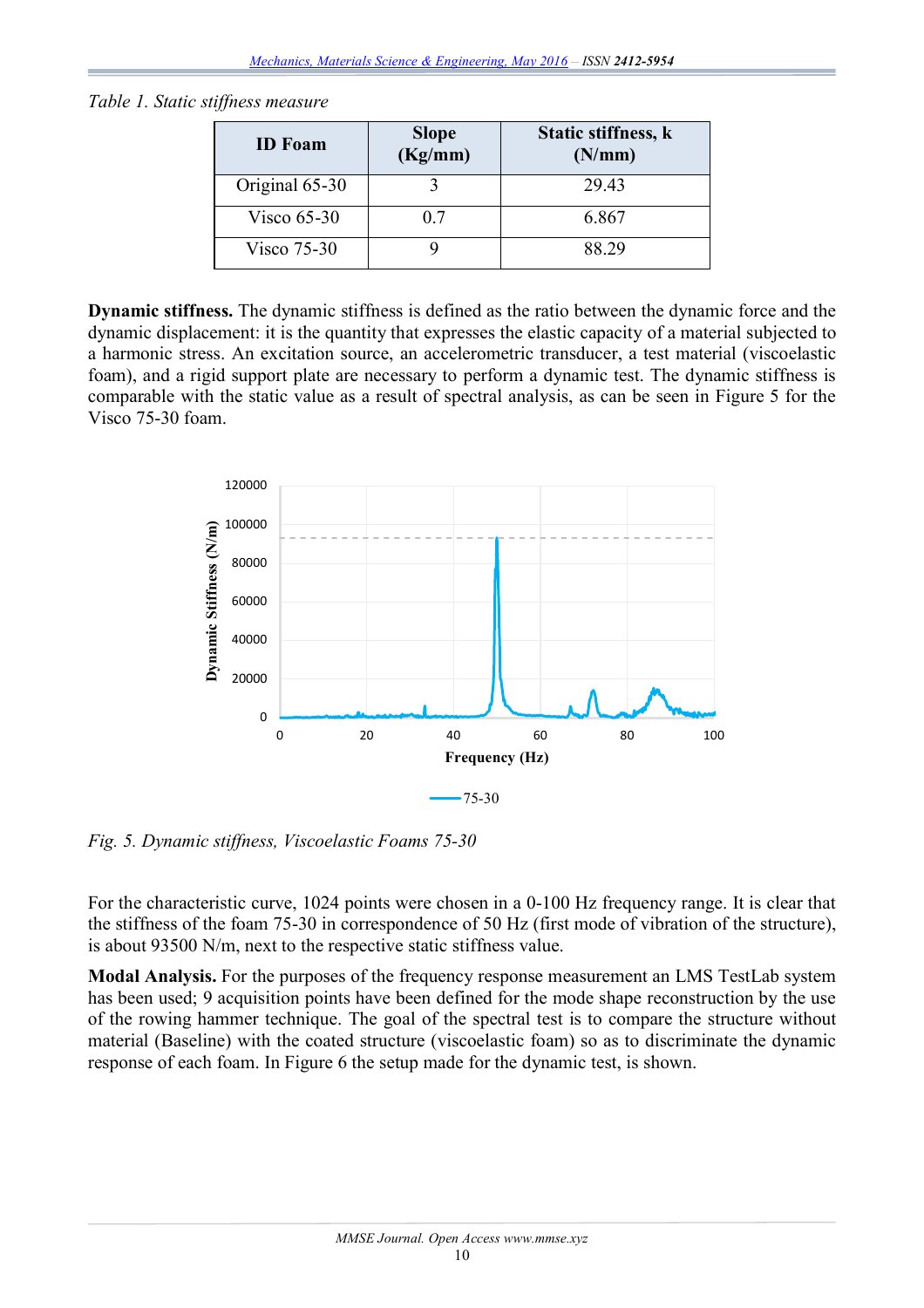

*Fig. 6. Riding plate in free-free conditions*

In Figure 7 the first elastic mode shape of the metal plate, which the resonance frequency is, about 48 Hz is represented.



*Fig. 7. Baseline configuration first mode shape, f = 47.8 Hz*

The following figures show the most significant frequency responses (FRF) of the tested materials.



*Fig. 8. Frequency Response Function (FRF)*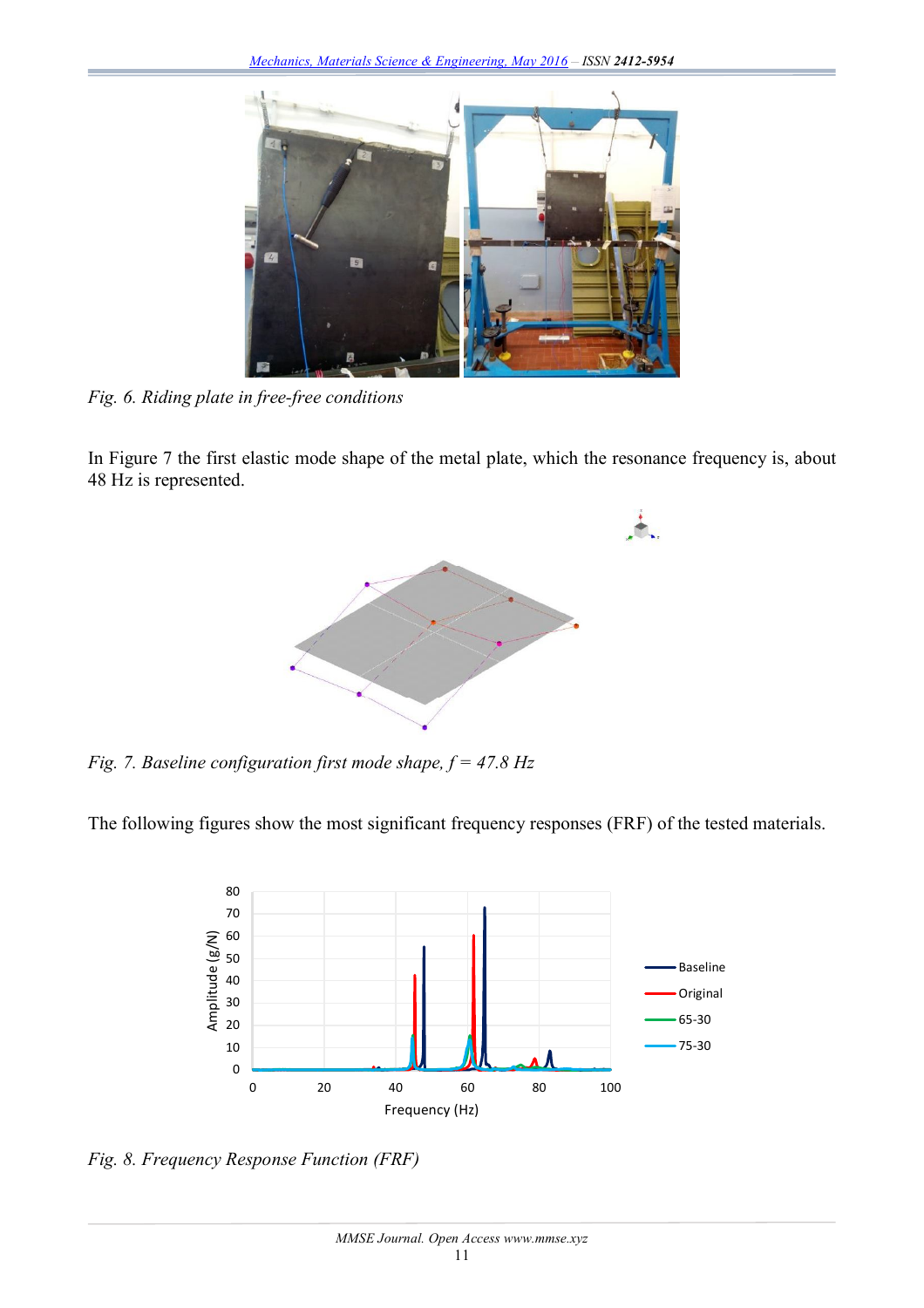

*Fig. 9. Zoom about the first resonance frequency bandwidth*

The results processing leads to observe a significant reduction of the resonance peak mainly due to the 65-30 and 75-30 viscoelastic foams. The added mass is perceived as a shift of the transfer function curve in virtue of (2):

$$
f = \frac{1}{2\pi} \sqrt{\frac{k}{m}}
$$
 (2)

**Half-Power bandwidth method.** The system response close to the resonance region is strictly dependent on the damping. To estimate damping factor from frequency domain, the half-power bandwidth method is usable. In this method, two point corresponding to 3 dB down from the resonance peak are considered.

The damping factor  $\zeta$  is so defined as:

$$
\zeta = \frac{f_2 - f_1}{f_n} \tag{3}
$$

Where  $f_1$  and  $f_2$  represent the cut-off frequencies at the two points with an amplitude of 3 dB under the resonance value,  $f_n$  is the value of the natural frequency. In Table 2 the damping coefficients obtained by that method for some of the foams are reported.

|                        | <b>Baseline</b> | <b>Original Foam</b> | <b>Visco Foam</b><br>65-30 | <b>Visco Foam</b><br>$75 - 30$ |
|------------------------|-----------------|----------------------|----------------------------|--------------------------------|
| Frequency (Hz)         | 47.8            | 47.3                 | 44.7                       | 44.5                           |
| Max Amplitude $(g/N)$  | 55.4            | 43.1                 | 15.7                       | 14.5                           |
| Damping Ratio, $\zeta$ | 0.11            | 0.19                 | 0.56                       | 0.60                           |

*Table 2. Trade-Off damping coefficients, Half-Power Bandwidth*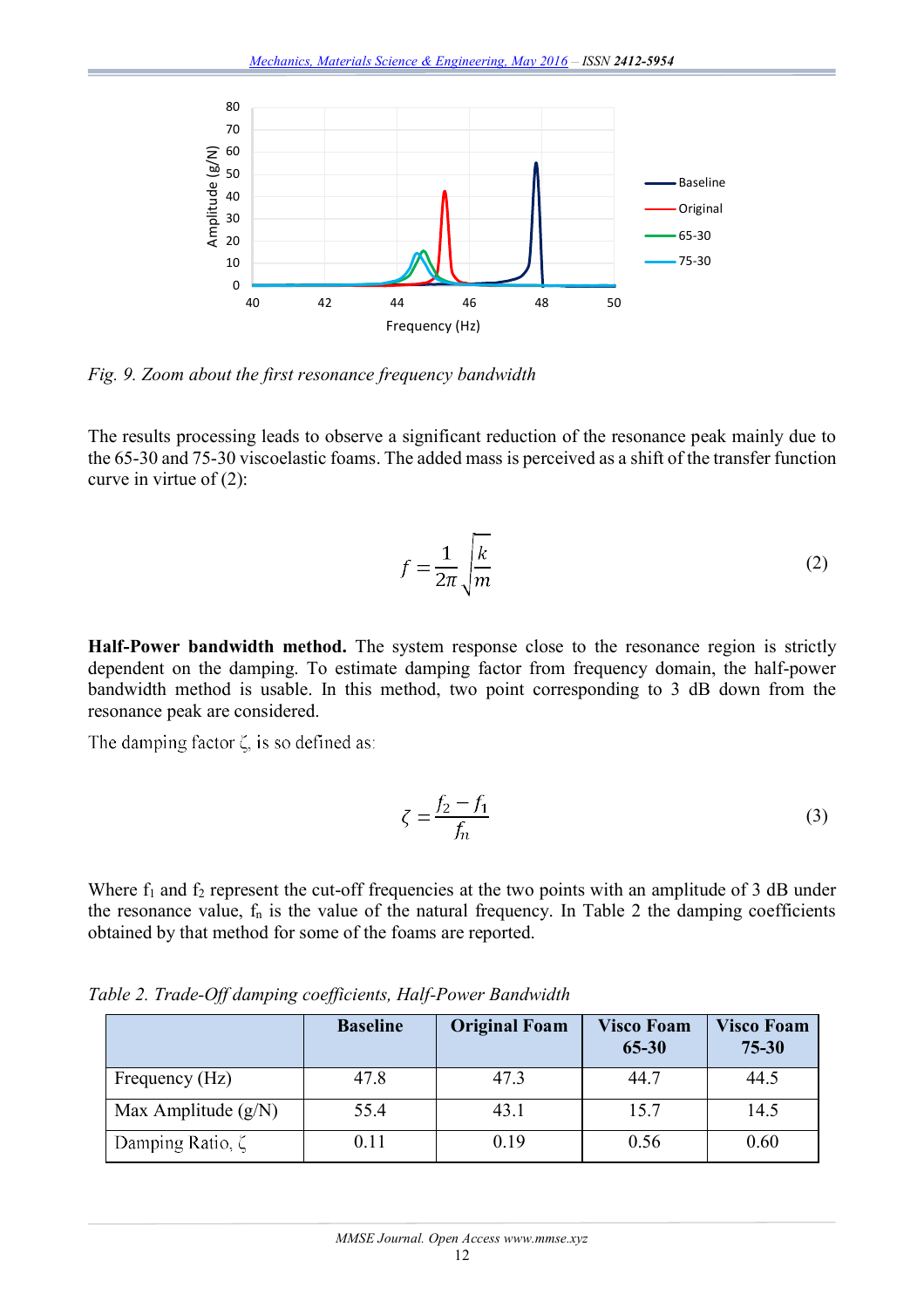**Logarithmic decrement method.** To estimate the value of damping factor in time domain through logarithmic decrement method it is necessary to know peak amplitude in two consecutive points, Y<sub>1</sub> and  $Y_2$ .



*Fig. 10. Time History, Baseline*



*Fig. 11. Time History, Original Foam*



*Fig. 12. Time History, 65-30*